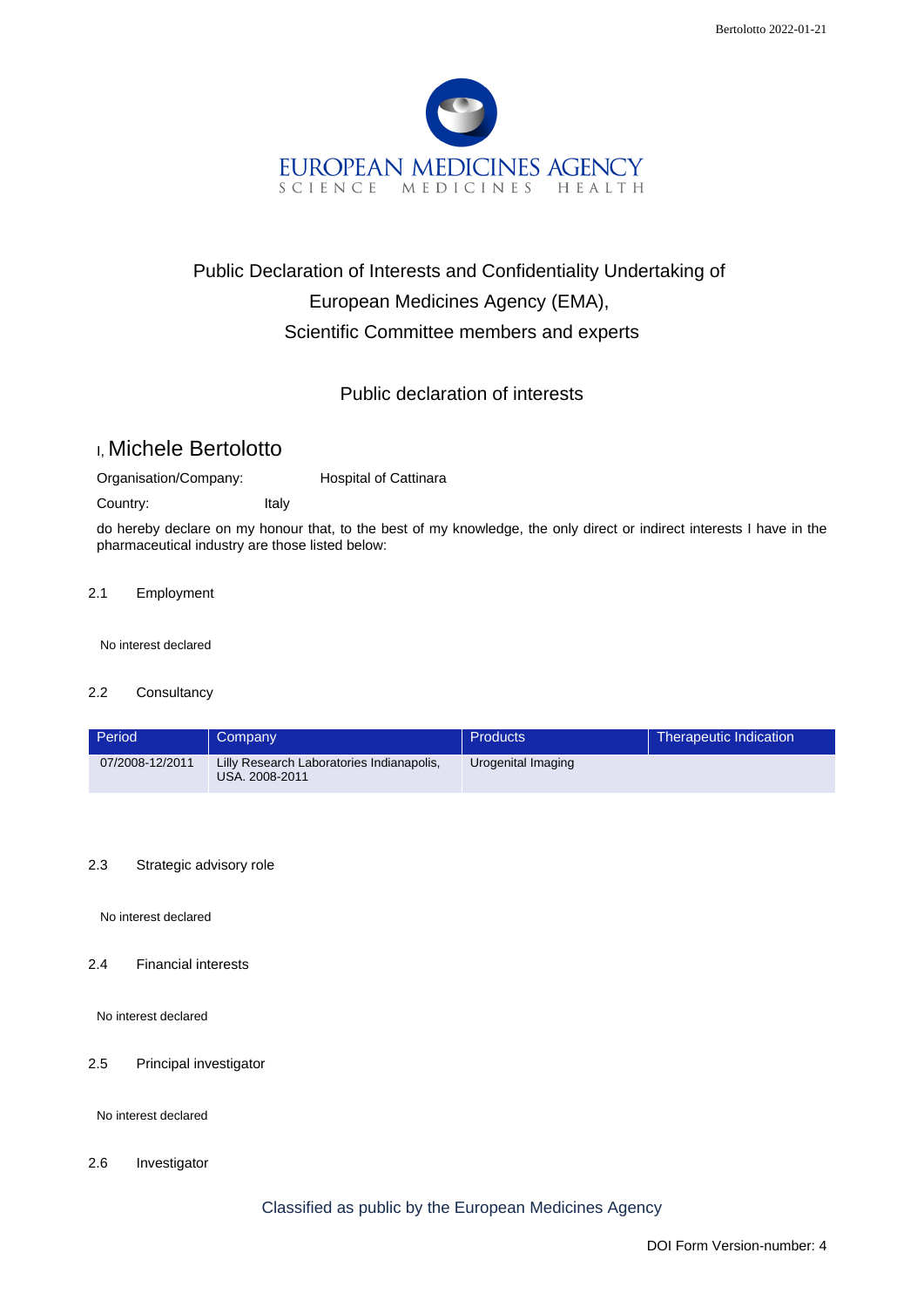No Interest Declared

2.7 Grant / Funding to organisation /institution

No interest declared

2.8 Close family member interest

No interest declared

2.9 Repurposing of a medicinal product

No interest declared

#### 2.10 Any other interests or facts

Member, ESUR (European Society of Uroradiology) Contrast Media Safety Committee Member, ESR (European Society of Radiology) Research Committee Secretary, ESUR Board, 2014-2016 Treasurer/Secretary, ESUR Board, 2016-2020

#### 2.11 Committee for Advanced Therapies (CAT) member or alternate

Not a CAT member or alternate

## CONFIDENTIALITY UNDERTAKING

In view of the following definitions:

"EMA Activities" encompass any meeting (including meeting preparation and follow-up, associated discussion or any other related activity) of the European Medicines Agency's Management Board, Committees, Working Parties, Expert Groups, or any other such meeting; work as an expert on assessments; work as an expert on guidance development.

"Confidential Information" means all information, facts, data and any other matters of which I acquire knowledge, either directly or indirectly, as a result of my EMA Activities.

"Confidential Documents" mean all drafts, preparatory information, documents and any other material, together with any information contained therein, to which I have access, either directly or indirectly, as a result of my participation in EMA Activities. Furthermore, any records or notes made by me relating to Confidential Information or Confidential Documents shall be treated as Confidential Documents.

I understand that I may be invited to participate either directly or indirectly in certain EMA activities and hereby undertake:

- To treat all Confidential Information and Confidential Documents under conditions of strict confidentiality as long as the information or document has not been made public/is not in the public domain.
- Not to disclose (or authorise any other person to disclose) in any way to any third party any Confidential Information or Confidential Document.
- Not to use (or authorise any other person to use) any Confidential Information or Confidential Document other than for the purposes of my work in connection with EMA activities.

Classified as public by the European Medicines Agency